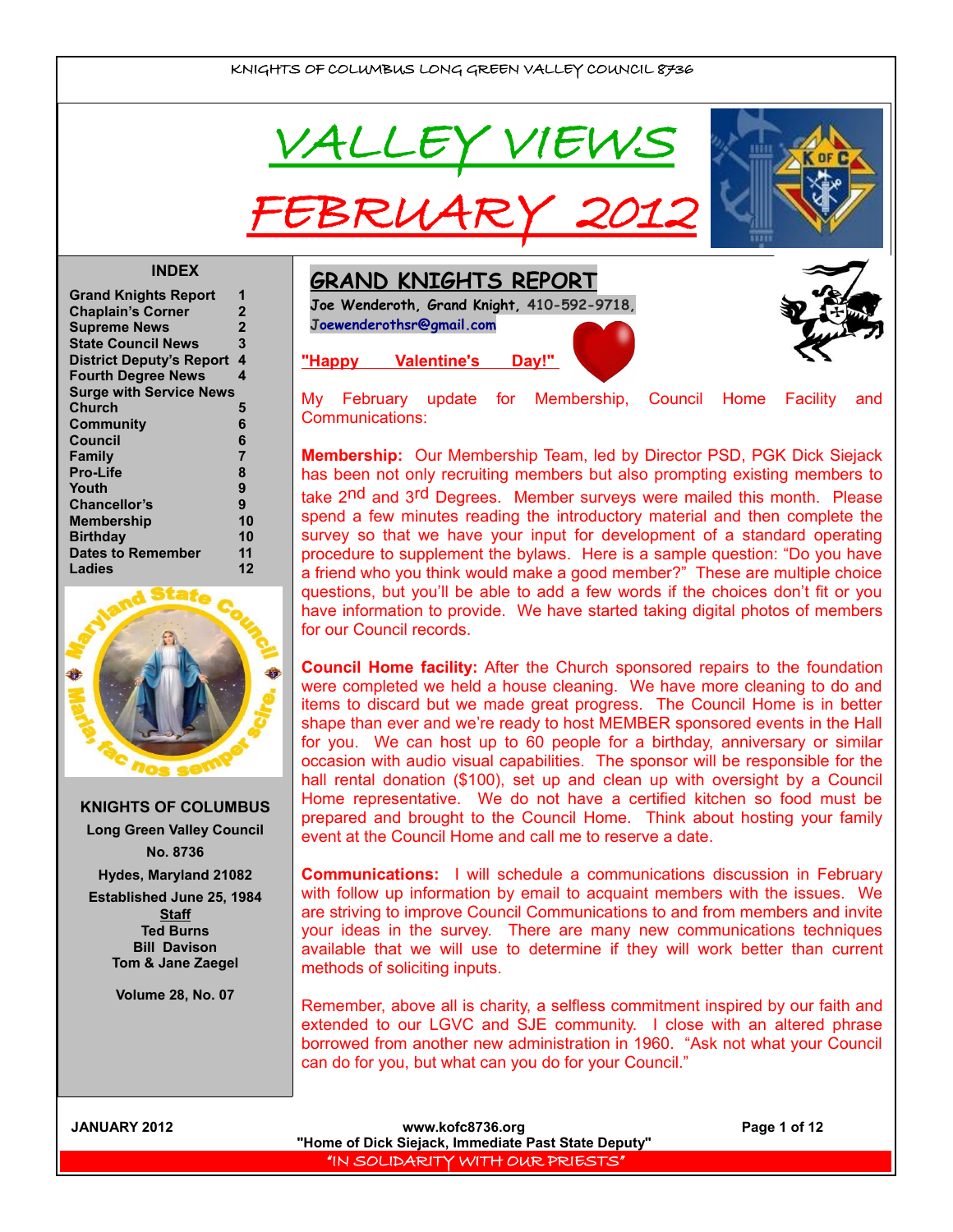

The month of February brings the community of faith a number of feasts. There are the feasts of the Presentation of the Lord, St. Blaise, St. Scholastica, and Our Lady of Lourdes, These are great days to celebrate. The feasts of our Lady and of the saints bring us inspiration and remind us to be strong and faithful on our own journey through this life so that we, too, might win through to the prize of eternal life.

The really significant day that most of will carefully observe this month is Ash Wednesday, the beginning of Lent. It falls on Feb. 22<sup>nd</sup>. How will you approach Lent this year? Will it be just the minimal of fasting on Ash Wednesday and abstaining from meat of the Fridays of Lent? Or are you willing to let the season be a richer, grace-filled time? Lent is certainly a time of penance. It is also a time of personal self-renewal. But anything you do in the holy season is for more than just being able say you did something. To have a truly effective Lent you must turn the table. The goal of the season is all about what God will do for you rather than what you will do for God. The point of prayer, fasting and almsgiving is simply to prepare the way for God to act in you. You turn away from rich foods, and you pray, and you give away some of what you have in order to unclutter your life, in order to make space for God to come and fill the void. How can God enter in and possess your heart and mind and soul unless you take the steps to allow God in? That is what the Lenten discipline is for!

Right now, at the beginning of this month, think about how you will keep Lent this year. I invite you to make Lent a true season of grace, one in which you allow God to touch you, change you, lift you to Himself.

# **SUPREME COUNCIL NEWS**

**In Service to One, in Service to All** 

Pope Benedict XVI has named 22 new cardinals.

Pope Benedict XVI has named 22 new cardinals, including three members of the Knights of Columbus, announcing their formal induction for Feb. 18, at St. Peter's Basilica.

Cardinals are the Holy Father's closest advisors, and those under 80 have the responsibility of electing the pope's successor.

Supreme Knight Carl A. Anderson welcomed the news of the appointments and said, "The Knights of Columbus is pleased that these distinguished members of our organization have been selected for this great honor. Their dedication to the Gospel and to the service of the Church is inspiring and provides an excellent example to our members in North America. Together with the 1.8 Knights of Columbus, I congratulate the cardinals-designate and pledge our continued solidarity with them and our Holy Father."

Among those to be elevated to the Sacred College of Cardinals are two Americans and a Canadian, all of whom are members of the Order: Archbishop Timothy M. Dolan of New York; Archbishop Edwin F. O'Brien, Grand Master of the Equestrian Order of the Holy Sepulcher of Jerusalem; and Archbishop Thomas C. Collins of Toronto.

Cardinal-designate Dolan is a native of St. Louis and was ordained a priest of that archdiocese in 1976. During the 1990s he served as a secretary at the Apostolic Nunciature in Washington and rector of the Pontifical North American College, a U.S. seminary in Rome. Pope John Paul II appointed him an auxiliary bishop of St. Louis in 2001 and a year later named him Archbishop of Milwaukee. Pope Benedict XVI appointed him to lead the Archdiocese of New York in 2009. He was elected to the presidency of the U.S. Conference of Catholic Bishops

| <b>JANUARY 2012</b> | www.kofc8736.org                                    | Page 2 of 12 |
|---------------------|-----------------------------------------------------|--------------|
|                     | "Home of Dick Siejack, Immediate Past State Deputy" |              |
|                     | "IN SOLIDARITY WITH OUR PRIESTS"                    |              |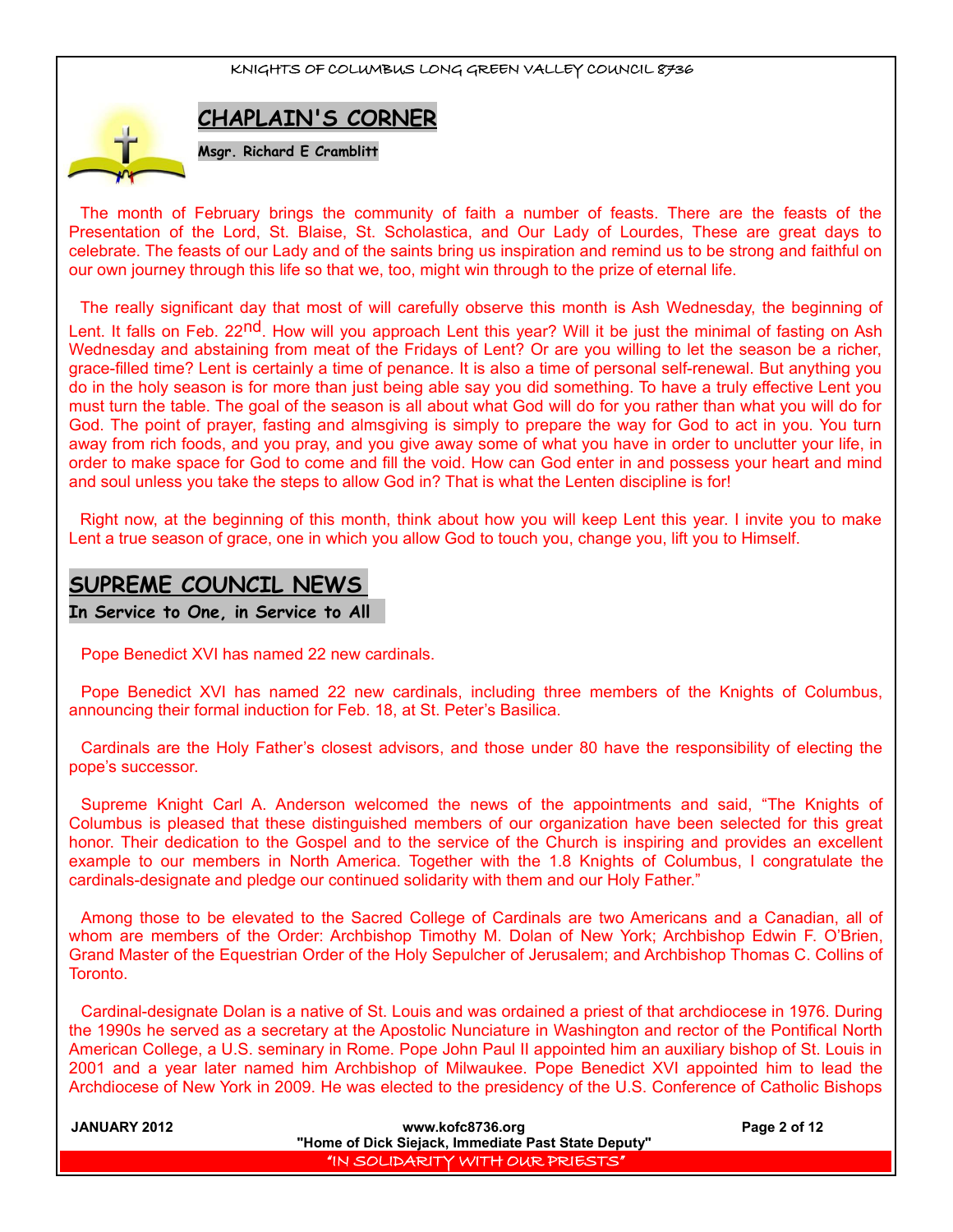in 2010.

Cardinal-designate Dolan joined St. Anthony Council 417 in Washington, D.C., in 1980 while a doctoral student at The Catholic University of America. He is also a member of Charles Carroll Assembly 693 in Manhattan.

Cardinal-designate O'Brien was born in New York and ordained a priest for that archdiocese in 1965. He served as a U.S. Army chaplain during the early 1970s and later as both vice-chancellor of the archdiocese and secretary to Cardinals Terence Cooke and John O'Connor. He was rector of St. Joseph's Seminary in Yonkers (Dunwoodie) from 1985-89 and 1994-97. Between those periods he was rector of the North American College in Rome. He was appointed an auxiliary bishop of New York by Pope John Paul II in 1996 and Coadjutor Archbishop for the Military Services U.S.A. in April 1997. He succeeded to that post in August 1997 and served in that role for 10 years until being appointed Archbishop of Baltimore by Pope Benedict XVI in 2007. Late last year the Holy Father named him Pro-Grand Master of the Equestrian Order of the Holy Sepulchre of Jerusalem.

In 1995, the cardinal-designate joined Sisqua Council 1852 in Mount Kisco, N.Y. In 1999, he became a member of Father Nicholas Habets Assembly 1505 in Virginia Beach, V.A.

Cardinal-designate Collins was born in the southwestern Ontario City of Guelph and ordained a priest for the Diocese of Hamilton in 1973. In additional to pastoral duties, he served as a college and seminary professor during his early priesthood, ultimately serving as vice-rector and rector of St. Peter's Seminary in London Ontario during the 1990s. Pope John Paul II appointed him Coadjutor Bishop of Saint Paul in Alberta in 1997. He succeeded to that post later that year and was made Coadjutor Archbishop of Edmonton in February 1999. He succeeded to that post in June of that year and was appointed Archbishop of Toronto by Pope Benedict XVI in December 2006.

The cardinal-designate joined the Order in 1998 and is a member of Toronto Council 1388 and Cardinal McGuigan Assembly 865 (also in Toronto).



# **STATE NEWS**

Brothers,

Ash Wednesday is on February 22<sup>nd</sup> this year. Will you be using the Lenten season to prepare for the Resurrection of Our Lord? The State Council is sponsoring a weekend retreat at Loyola on the Potomac in Faulkner, Maryland. We also have several Days of

Recollection planned for Monday, February 27, Monday, March 26 and Saturday, March 31. The Feb. 27 and Mar. 26 Days will be held at Loyola on the Potomac and the Mar. 31 Day will be held at Bon Secours Spiritual Center in Marriottsville, Maryland. Your Grand Knight has information on these or you can contact the Church Activities Director Mike Sallese at 443-852-1442 for more information.

In March we will be celebrating our Order's Founders' Day on Sunday, March 25<sup>th</sup>. The celebration will begin with a Mass celebrated at 3:00 PM Mass at St. Alphonsus Rodriguez Church in Woodstock, MD. After Mass there will be a dinner and awards ceremony for the Fire Fighter, Emergency Medical Technician, Police Officer, Catholic Teacher, Citizen, and Family of the Year. If you have nominated anyone for these awards, please come to the dinner and support the winners. See your Grand Knight or contact Chairman Paul Messina at 410-465- 3178 or pgk4154@verizon.net for further Information about tickets and reservations.

**JANUARY 2012 www.kofc8736.org Page 3 of 12 "Home of Dick Siejack, Immediate Past State Deputy"**  "IN SOLIDARITY WITH OUR PRIESTS"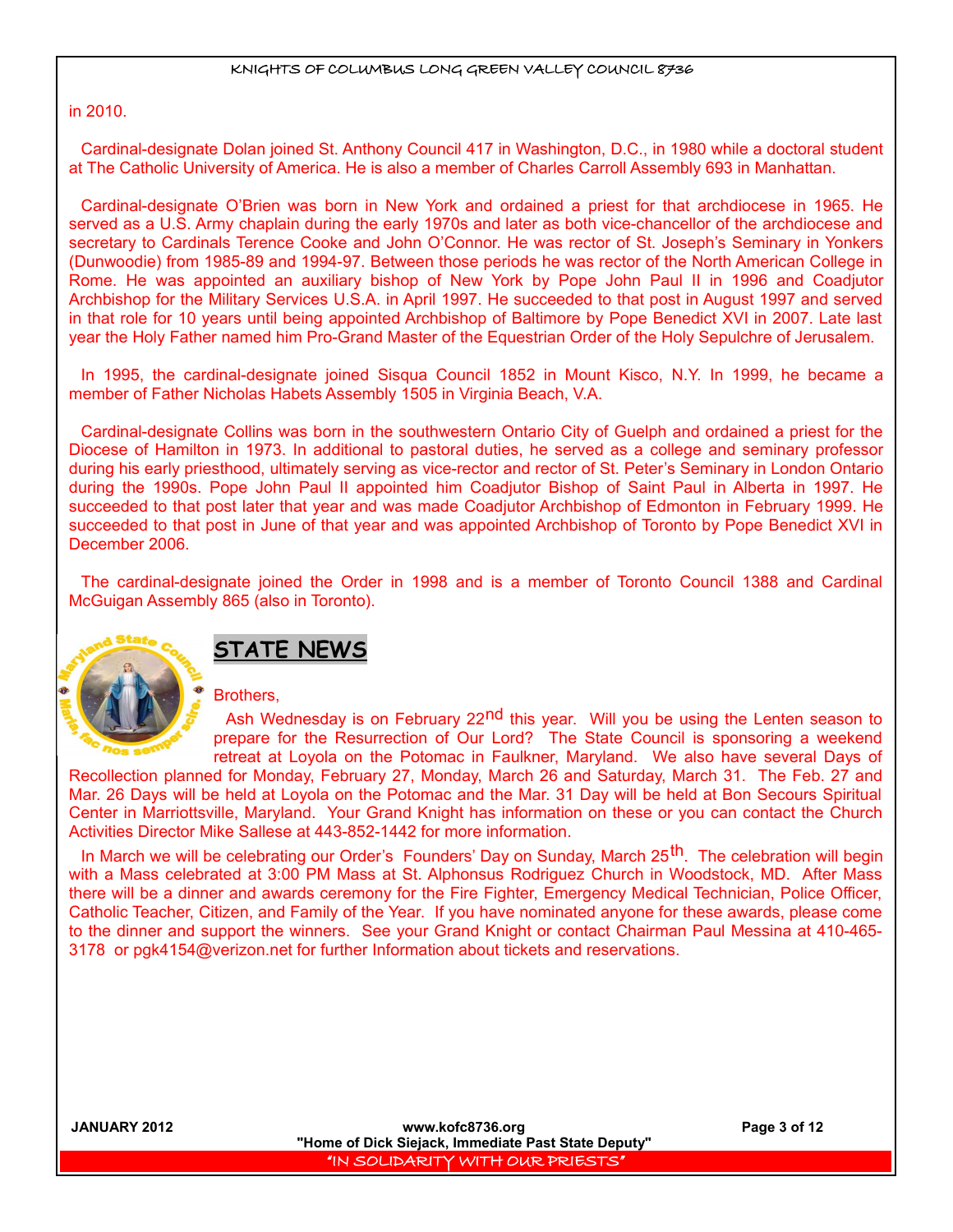# **DISTRICT DEPUTY REPORT**

**Jim Cross, PGK, 410-893-1266, James.cross@comcast.net**

| Every Council a Star Council (numbers as of 1/17/2012) |                |         |                 |                 |
|--------------------------------------------------------|----------------|---------|-----------------|-----------------|
| Council                                                | $#$ New        | Dropped | <b>Net</b>      | Net Insurance   |
| /Goals                                                 | <b>Members</b> | Members | Membership      | <b>Increase</b> |
|                                                        |                |         | <b>Increase</b> |                 |
| 8736 / 13-5                                            | q              | Ω       |                 |                 |
| $9815 / 8 - 3$                                         |                | Ω       |                 |                 |
| $10100 / 8 - 3$                                        |                | 6       | -6              |                 |
| 11372 / 17-6                                           | a              | Ω       | g               |                 |
| <b>District Total</b>                                  | 22             | 6       | 16              |                 |

Star District Goals 32 New Members; 12 Insurance Members

Set your Basketball Free Throw dates. District Contest being planned at John Carroll High in late February, date TBD. State Contest at Archbishop Spalding High March 10, 2012. Send in Convention Credentials. Convention Registration is due also by April 1, 2012.

A few key dates to remember: First Degree at Fr Wolfe Council on Feb 20, 2012. Second Degree at Fr. Wolfe on Feb 29, 2012. Third Degree at Cardinal Gibbons Mar 16, 2012. State Free Throw Contest on Saturday, March 10, 2012 State Convention May 4-6, 2012.

Vivat Jesus! Jim Cross, District Deputy #4

## **BALTIMORE CHAPTER OF GRAND KNIGHTS Vince Grauso, FDD, PGK, PFN**

Next meeting is Feb 9th at St Alphonsus Rodriguez # 13294 in Woodstock, MD., 8pm start time

The meeting on Mar 8th will be at Corpus Christi # 6188 in Edgewood, MD. We will be having a Team Building Presentation for the Deputy Grand Knights and repeating Grand Knights. 8pm start time.

April 14th Fundraiser for the Greater Baltimore Pregnancy Center.

Thank you.



## **FOURTH DEGREE NEWS Archbishop John Carroll Assembly 2378**

The Assembly's February meeting, February 16, will be at Mason-Dixon Council. We plan to have a guest speaker from the military. The March meeting, on March 15, will be at Fr. O'Neill Council and it will be movie night. Both meetings start at 7:00PM

**JANUARY 2012 www.kofc8736.org Page 4 of 12 "Home of Dick Siejack, Immediate Past State Deputy"**  "IN SOLIDARITY WITH OUR PRIESTS"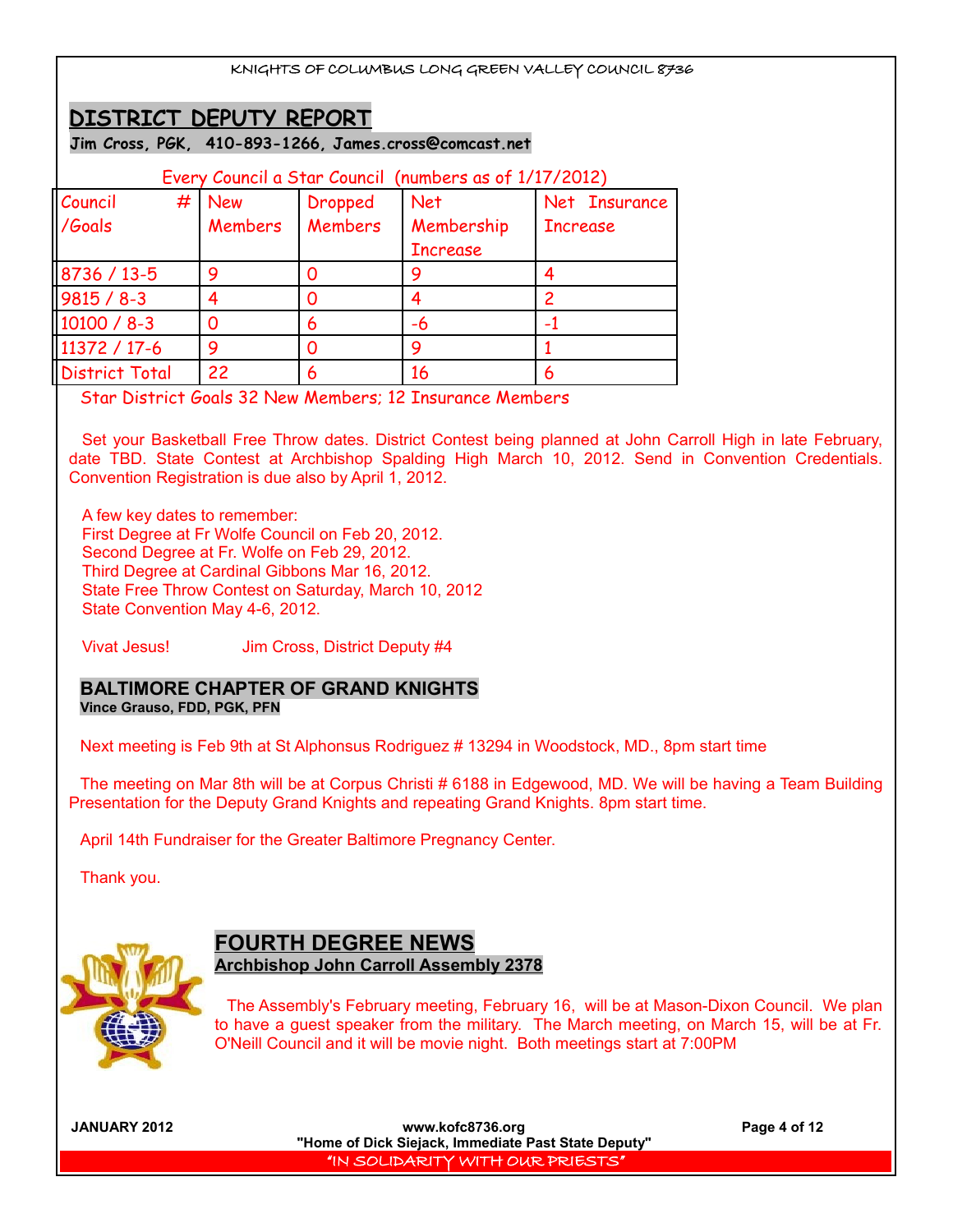# **PROGRAM DIRECTOR'S REPORT**

**Tom Zaegel PGK, 410-557-4465, [tomzaegel1@comcast.net](mailto:tomzaegel1@comcast.net)**

## 2011 Concession Stand at Oriole Park Report

Thanks to the efforts of 24 Council members, we earned a grand total of \$4,891 by working 11 games during the Orioles 2011 baseball season. Based on the cumulative number of worker games (79) this came to \$62 per person on average, or an average of \$445 per game. We are grateful to all those who went through the training and came out to support these fund raiser opportunities. It does not appear at this time that we will be working the concessions stands again next season as the personnel and operations management have become too cumbersome for council leaders who are already busy managing other events. Thus we are faced with a significant challenge going forward to replace this income (about \$5,000) without impacting council activities and dues.

At the January Officer meeting (our core leadership group) there was an extensive discussion about the quantity and breadth of programs we conduct, and would like to conduct. For numerous reasons the consensus was that we should consider doing less, rather than more. Therefore, in deference to the advice of the officers, our Grand Knight is no longer inclined for the Council to take on any venture of large size until a solid plan is formulated and sufficient volunteers are committed.

At our social meeting on January 24<sup>th</sup>, Brother John Mayni announced that he was retiring as the chairman of the Thanksgiving Project after many years in that role. We'll need a replacement (or maybe two!) to fill this gap.

Currently, we still do not have a leader for the Culture of Life / Pro Life area, a prime initiative for Catholics and the Knights. In other words, **we need more council members to get involved and/or take the lead in programs and activities**. Please give this your prayerful consideration for the good of the order. We would be pleased to describe what is involved so that you know the full extent of your commitment. Remember that "we can do it better if we do it together".



# **CHURCH ACTIVITIES**

**Pat Donohue, 410-941-5025, [donohuepj@comcast.net](mailto:donohuepj@comcast.net)**

## **Long Green Valley Concert Series (2011-2012 Season)**

Mark your calendars for the next concert in this year's Series. **The Winds of Lent** will be held on Sunday, February 26<sup>th</sup> at 3pm. The concert will be held in the Chapel, where seating is limited. Please contact the parish office at 410-592-6206, or email [sjehydes@sjehydes.org](mailto:sjehydes@sjehydes.org) to reserve your seats.

## **5 th Sunday Mass**

The  $5<sup>th</sup>$  Sunday Mass was held on January 29<sup>th</sup> at 9am and, as has been the case throughout this fraternal year, was a rousing success. We again sat together in church and participated in the liturgy by presenting the gifts and in Eucharistic ministry. After mass we gathered for a delicious buffet breakfast in our newly renovated and gleaming council home. Special thanks to Chuck Bogdanowicz for his help with food preparation and set-up. The next 5<sup>th</sup> Sunday Mass will be held on April 29<sup>th</sup>, please plan to attend with your families and help us to show our solidarity and enjoy some great fellowship and food.

## **Shrove Tuesday Pancake Supper**

We will again coordinate the Shrove Tuesday Pancake Supper on February 21<sup>st</sup>. We have started preliminary planning for this event and need volunteers for setup, food preparation and serving. Please contact Pat Donohue at 410-692-2221 or [donohuepj@comcast.net](mailto:donohuepj@comcast.net) if you can help.

| <b>JANUARY 2012</b> | www.kofc8736.org                                    | Page 5 of 12 |
|---------------------|-----------------------------------------------------|--------------|
|                     | "Home of Dick Siejack, Immediate Past State Deputy" |              |
|                     | "IN SOLIDARITY WITH OUR PRIESTS"                    |              |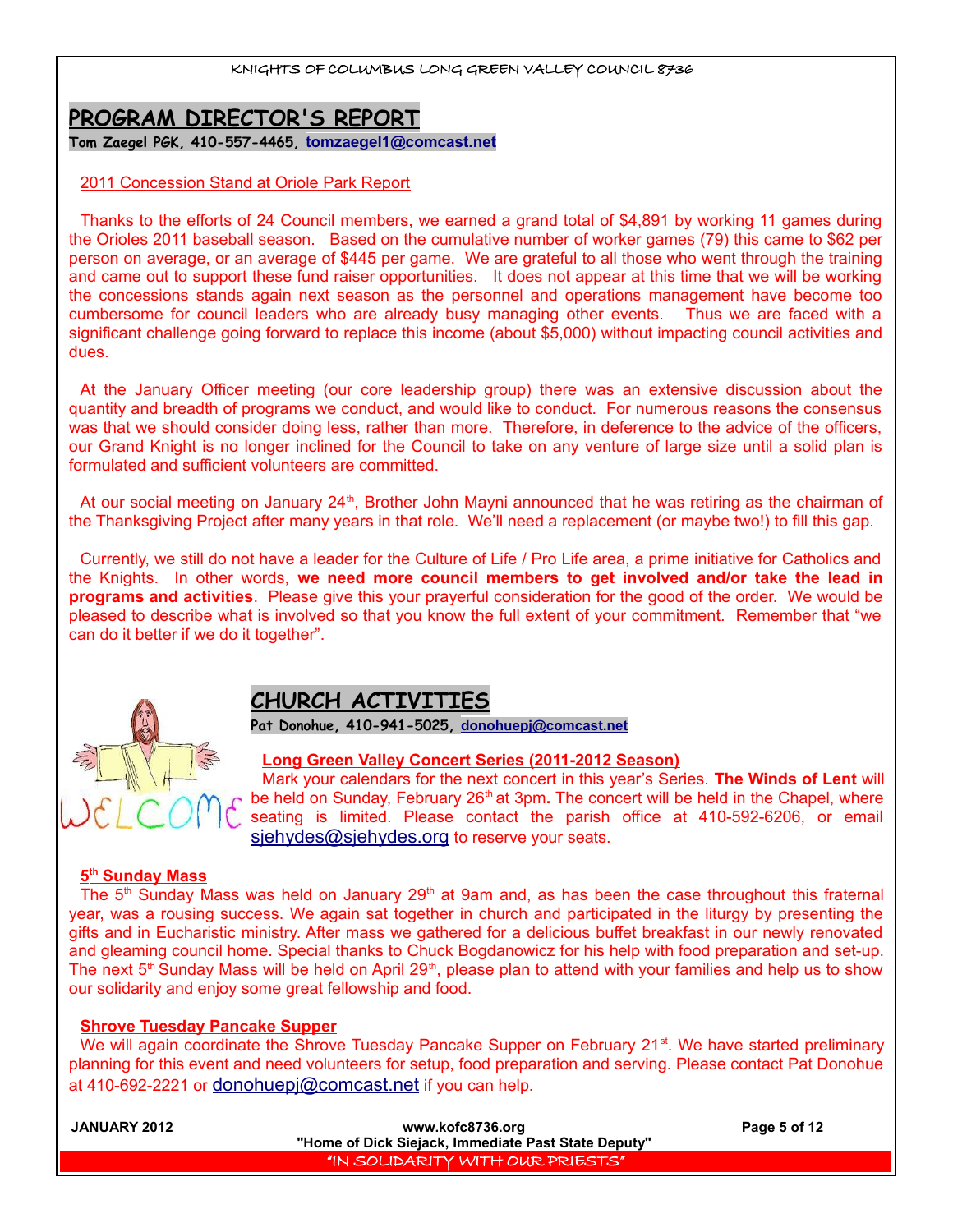#### **SJE School Open House**

January 29 – February 3, 2012 is Catholic Schools' Week and LGVC will assist with SJE School "Open House" parking on Wednesday 2/1. The plan is to meet at the council home at 7:30 am to set up cones and assign stations/positions for parking and control for morning arrivals, lunch period and dismissal (from 2:30pm - 3:30pm). We will need a lot of help throughout the day.........especially since many of those responding cannot be there for all three periods of time. There are two more events coming in April that will need our support and will be announced in the March Newsletter. If you can help, please contact Tom Zaegel at (410) 746-7895 or [tomzaegel1@comcast.net](about:blank).

# **COMMUNITY ACTIVITIES**

**Ray Dietz, Director, 410 592 5377, [craytrek@comcast.net](mailto:craytrek@comcast.net)**

## **THANKSGIVING FOOD PROJECT**

John J. Mayni, Project Chairman

On the weekends of January 1<sup>st</sup> and  $8<sup>th</sup>$ , St. John the Evangelist Church conducted "The Magi Project", which provided parishioner donated non-perishable food items to the Food Bank operated by St. Elizabeth of Hungary Catholic Church in Baltimore City. After the donated food was delivered and inventoried by the Food Bank, LGVC #8736 contacted the Food Bank and provided those items still needed using the excess funds from the Council's Thanksgiving Food Project. On 1/20/12, the items supplied were: **96** boxes of Macaroni/Cheese, **96** cans of Tuna, **50** boxes of Cereal, **48** jars of Jelly, **48** jars of Spaghetti sauce, **48-32oz.** boxes of Spaghetti, **96** cans of Pasta Rings with Meatballs and **48-29oz.** cans of Beef Stew.

Many thanks to PGK Carroll McComas, Kevin McComas and Michael Keegan for their assistance with the food delivery.

# **COUNCIL ACTIVITIES DIRECTOR**

**Paul Weber, PGK, 410-879-0558, apaulweber@msn.com**



## **Valentine's Day**

Please join your brother knights and wives on Sunday, February 12, for a special celebration of Valentine's Day. Our celebration will begin with attendance at the 9:00 AM Mass at St. John the Evangelist. After Mass all couples will have the opportunity to participate in a marriage renewal ceremony conducted by our chaplain, Msgr. Rick Cramblitt.

Following this ceremony we will enjoy a delicious brunch/lunch at Christopher Daniels Restaurant, 106 W. Padonia Road in Timonium featuring a variety of mouth watering breakfast and lunch favorites. The cost is \$26.00 per person.

Please forward your check payable to KC #8736 to Paul Weber, 2223 Larchmont Drive, Fallston, MD 21047 not later than February 4<sup>th</sup>. Don't forget we have a council meeting on Valentine's Day so you can celebrate early by treating your sweetheart on Sunday.

We are considering a Fish & Chips Dinner for Council members and Family from 5-7 PM on Friday, February 24<sup>th</sup> in the Council Home. This dinner would cost about \$10 per adult and precede the Parish celebration of Stations of the Cross. If the event is well attended we might extend it to other Fridays in Lent. Follow your email and our web site for details.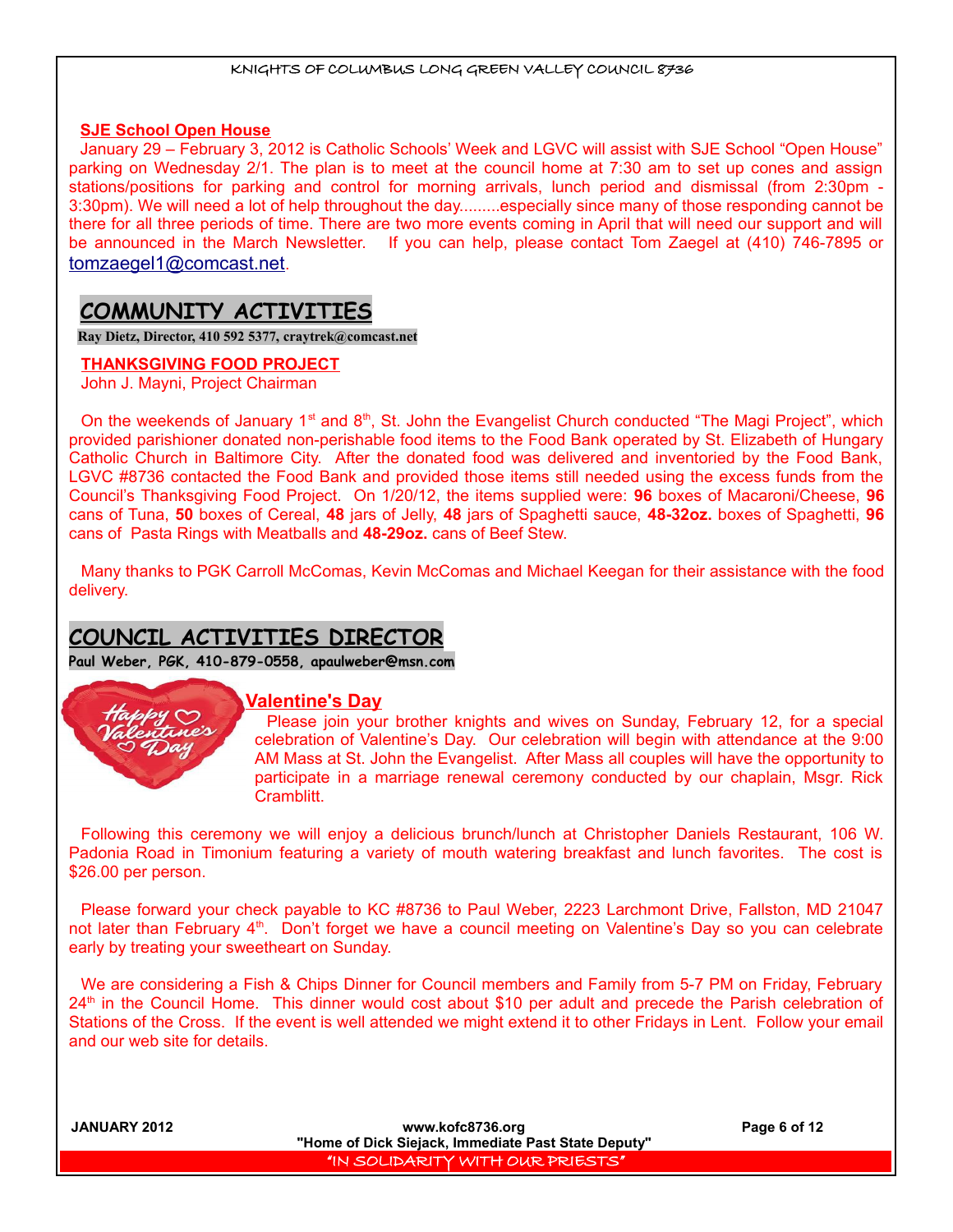#### **Tailgate Season Report – Tom Zaegel**

One Tailgate Party remains in this football season. It is the ultimate Tailgate Party, the Super Bowl on Sunday, February 5<sup>th</sup>. Doors open at 5PM at the Council Home. Come witness the extravaganza and enjoy fellowship with Brother Knights and their families. See the LGVC Weekly for more details or call Joe Wenderoth at 410-592- 9718.

Thus far, we hosted 13 tailgate parties in our council home this year for the Ravens games, 11 regular season and two playoff games. Our total income was \$2,473 and we had an average attendance of 15 per game. Thus, our average earned income per event was \$190. The 13 Tailgate Parties were organized and conducted by 10 council members who led the festivities, enjoyed the games and brotherhood, and shared the cooking and support efforts throughout the season, an excellent return on their investment of time. We are grateful for their efforts as well as attendees who shared food, drinks and socialized.

#### **Lunch Bunch Report – Bob Renshaw**

The Lunch Bunch got off to a small but enthusiastic beginning in January. Although we only had nine members at our initial meeting, we were honored to have our Charter Chaplain, Father Leo Tittler in attendance. There was a lively discussion about Council programs, communication and membership.

We are continuing this effort in order to involve members who cannot attend meetings at night. If you need transportation or have any other concerns, let us know. We will try to make whatever adjustments necessary to meet your needs. Some members have advised me of conflicts on Tuesday, so we will meet on the third Thursday this month.

We hope to see you on Thursday, February 16 at 11:30.



# **FAMILY ACTIVITIES**

#### **Family of the Month**



We are proud to announce that the Owens, Joe and Barbara are our Family of the Month for January, 2012. Joe is a Past Grand Knight for Long Green Valley Council and a 4<sup>th</sup> Degree

Knight in Archbishop John Carroll Assembly. He is currently our Youth Activities Chair.

Though he has been battling serious health problems and been working difficult hours, Joe has maintained some very important roles in Council activities, especially at this time of year. Most notably he is Santa in the "Breakfast with Santa" Parish Event during which he entertains children of the parish along with Barbara as Mrs. Claus, both in full North Pole regalia. For hours, the children line up to see Santa and tell him about their Christmas wishes. The kids also pose for pictures with Santa and Mrs. Claus.

Another signature programs for the Owens team is the Catholic Bee. Joe and Barbara developed the original concept of a quiz about the Catholic Religion for kids in local Catholic Schools. Barbara a long time teacher in the Catholic School System was instrumental in developing the content of the Catholic Bee and Joe handled the logistics of Knights of Columbus sponsorship and execution. They conducted the contest successfully for years and made awards to winners though all participants can thank Joe and Barbara for encouraging them to learn more about their faith. The program was so successful that Joe made it a Maryland State Program that has spread to other Councils. It is also a proud legacy program for Long Green Valley Council, compliments of Joe and Barbara.

Joe Owens is a long term member of our Long Green Valley Council and he and Barbara are truly a team. The

| <b>JANUARY 2012</b> | www.kofc8736.org<br>"Home of Dick Siejack, Immediate Past State Deputy" | Page 7 of 12 |
|---------------------|-------------------------------------------------------------------------|--------------|
|                     | , "IN SOLIDARITY WITH OUR PRIESTS"                                      |              |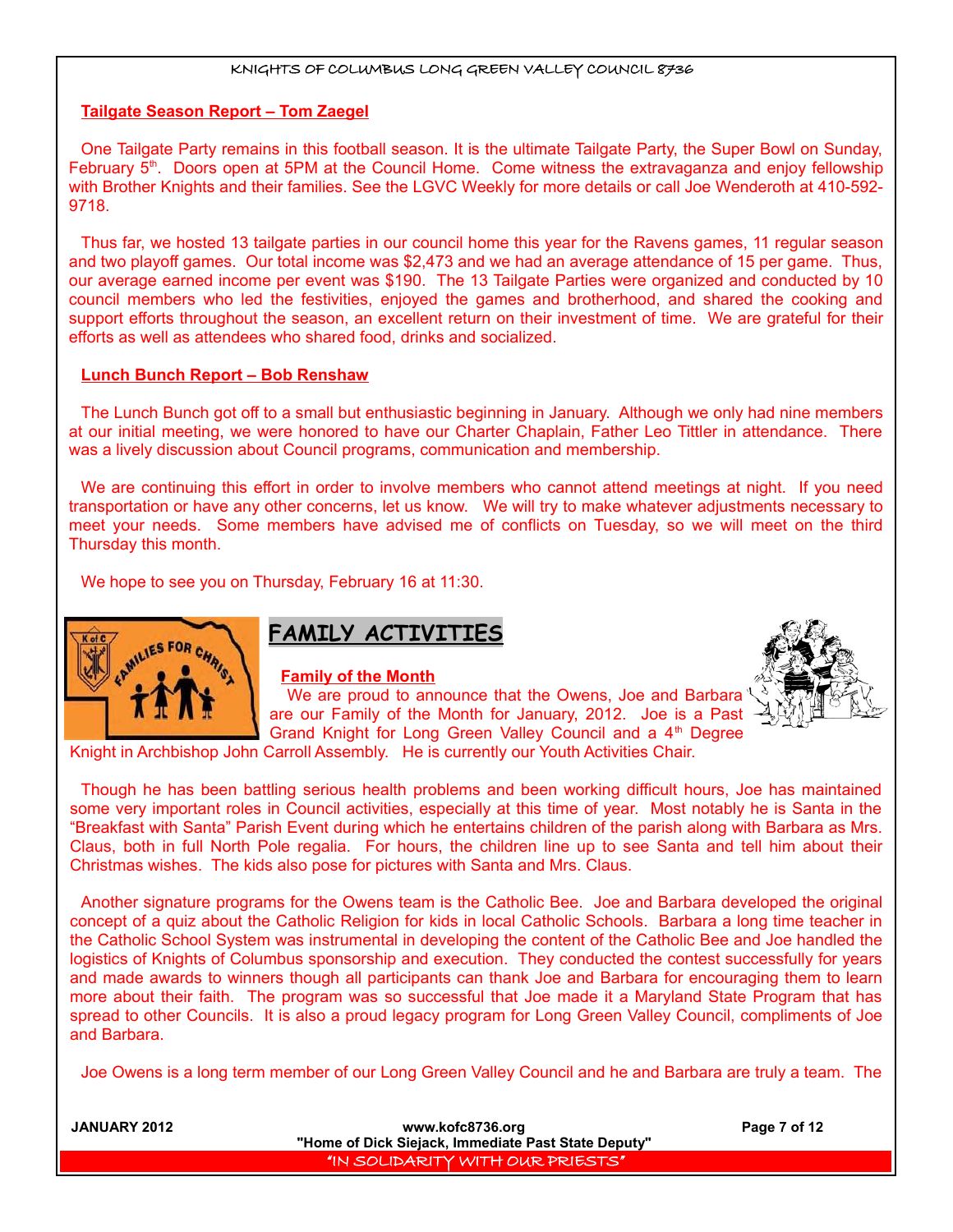Owens family has supported many other functions through the years, too numerous to recount here. The Owens are truly an asset to Long Green Valley Council and for that reason and for the many good works that Joe and Barbara perform they are recognized as our worthy Family of the Month for January 2012!

# **CULTURE OF LIFE ACTIVITIES**

On Saturday evening, Jan. 21<sup>st</sup>, we hosted our annual Spaghetti Dinner to raise funds for our Pro-Life initiatives under the leadership of Dean Manzoni and Mike Talipan. They were supported by 20 brother Knights in addition to wives, family and friends. About 95 adults and children attended the affair following the 5pm mass. We were please with the turn out considering the freezing threatening weather that night. This year we added a movie for the children in order to allow the parents a little more time for socializing, in addition to recruiting of new members. The food was great and voluminous, and everyone had a great time. We had a total income of \$998 from donation and drinks, which resulted in approximately \$535 earned for the Pro-Life Programs. The officers will determine where this money will be donated, and report to the membership at the business meeting this month.

## **Lobby Night in Annapolis – Tom Zaegel**

Join Maryland's bishops and hundreds of fellow Catholics on Presidents' Day – Monday, February 20 – for the 28th annual Catholic Lobby Night in Annapolis and *stand strong in the public square*.

Tell legislators that we all have a duty to serve the poor and vulnerable, build up the common good and respect human life and dignity.

Lobby Night is an advocacy event that gives Catholic voters the opportunity to speak in person with their elected officials about issues including abortion clinic regulations, support for pregnant women, poverty, immigration, Catholic schools, the death penalty and marriage.

The event begins at 3 p.m. (please arrive by 2:45 p.m.) at St. Mary's High School, 109 Duke of Gloucester Street in Annapolis.

Please remember to bring a photo ID for entrance into legislative buildings.

If you have any questions, please call the Maryland Catholic Conference at 410-269-1155 or 301-261-1979 or email info@mdcathcon.org.

Our Chaplain and Pastor, Msgr. Rick Cramblitt, attended the 2011 session and strongly endorses this project and process. He is encouraging all Knights and Parishioners of St. John the Evangelist to register and attend this year. We will be offering car pools and other arrangements in early Feb. announcements.

**There are many issues affecting us as Catholics and endangering our religious freedom that are being presented in our State Legislature as well as in Federal Congress. Stay abreast and make our opinions and concerns heard. If you have not joined the Maryland Catholic Conference and/or the Catholic Advocacy Network yet, you are strongly encouraged to do it now.**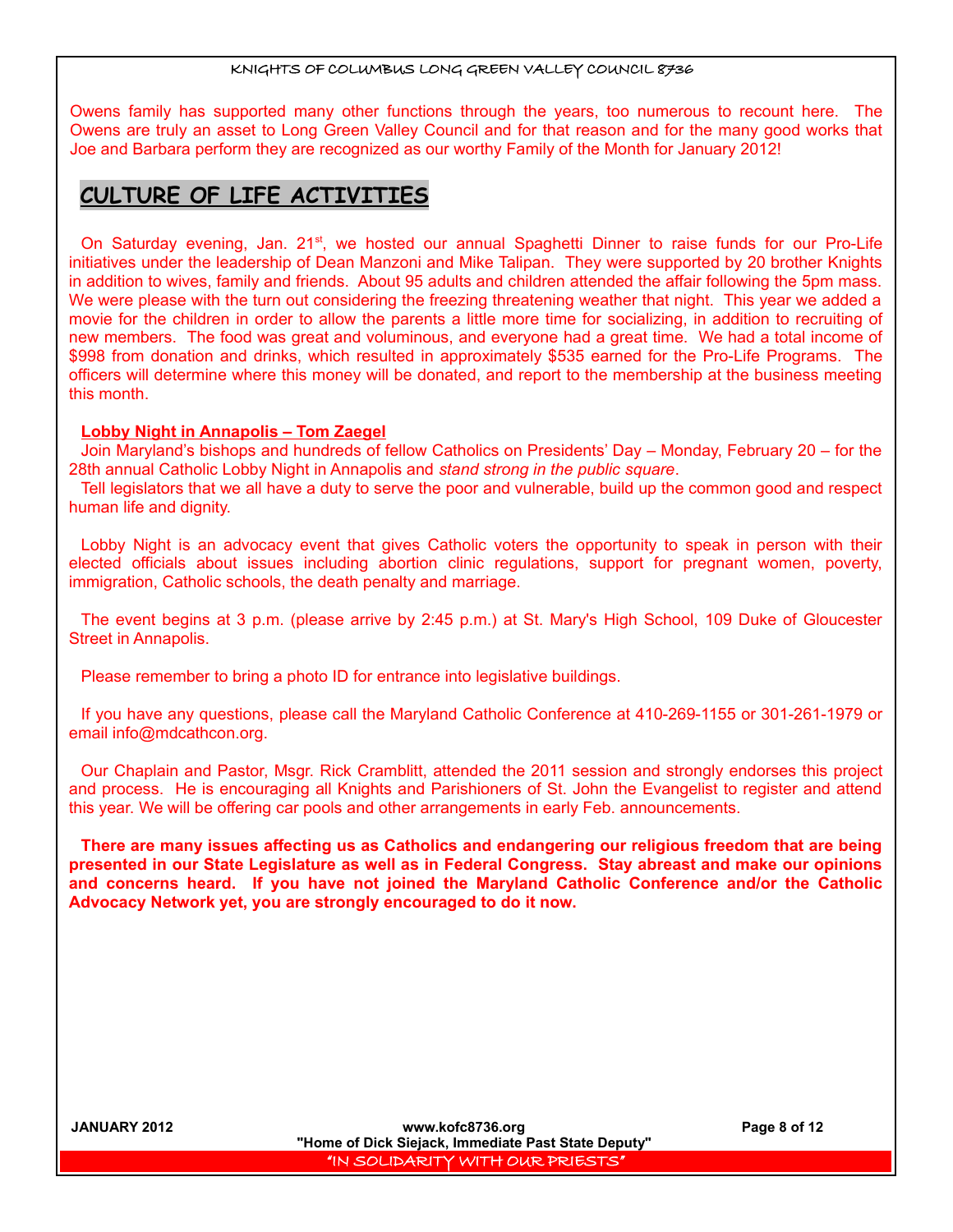# **Youth Activities**

## **Joe Owens PGK, Phone: 410 557 6860, e-mail:** [kcjto@comcast.net](mailto:kcjto@comcast.net)

Grand Knight Joe Wenderoth and Chaplain / Pastor Msgr. Rick Cramblitt presented the First Place Award for the State Keep Christ in Christmas Poster Contest to St. John the Evangelist  $8<sup>th</sup>$  Grader Gabriella LoPresti at the 9 a.m. mass on January 29<sup>th</sup>. This also coincided with our Council 5<sup>th</sup> Sunday mass and breakfast. This not only provided more visibility for our efforts to promote the K of C, but also displayed our support for the school / parish and recognition of the student and school success.

After significant coordination by our Grand Knight, we were finally able to conduct our Basketball Free Throw competition on Sunday, January 29<sup>th</sup>. The event was held for the SJE School team during their practice session at the John Carroll High School gym.

# **CHANCELLOR'S REPORT**

**Bob McGraw, Work 410-887-1828, Cell/Text 443-299-7732, E-mail: [rsmcgraw@verizon.net](mailto:rsmcgraw@verizon.net)**

**Feel free to contact me if you know of any brother or family member that is in need of prayers.** 

Please continue to pray for the following:

## **Brothers:**

John Robinson Msgr. John Collopy George Thuman Joe Owens

## **Relations:**

Tory Robinson, Wife of Brother John Robinson Nancy Pfister, Mother of Brother Ed Pfister and Grandmother of Brother Jimmy Greene Angela Sallese, Sister of Brother Mike Sallese Kevin Landefeld, Son of Brother George Landefeld Louis Landefeld, Brother of George Landefeld Rose Schmidt, Granddaughter of Brother Jim Schmidt Sr. Joseph Kruse Sr., Father of Brother David Kruse Amanda Polk, Daughter-in-Law of Brother Larry Polk Ann Hughes, Mother-in Law of Brother Joe Wenderoth

*NOTE: We have no system of routinely identifying those people whose health has improved to the point that they no longer need to be on the prayer list. Consequently, at the end of each quarter, we will delete all names that have been on the list for three or more months. Anyone with a request should contact the Chancellor, Bob McGraw, at either of the above addresses and they will be listed/reinstated on the prayer list.* 

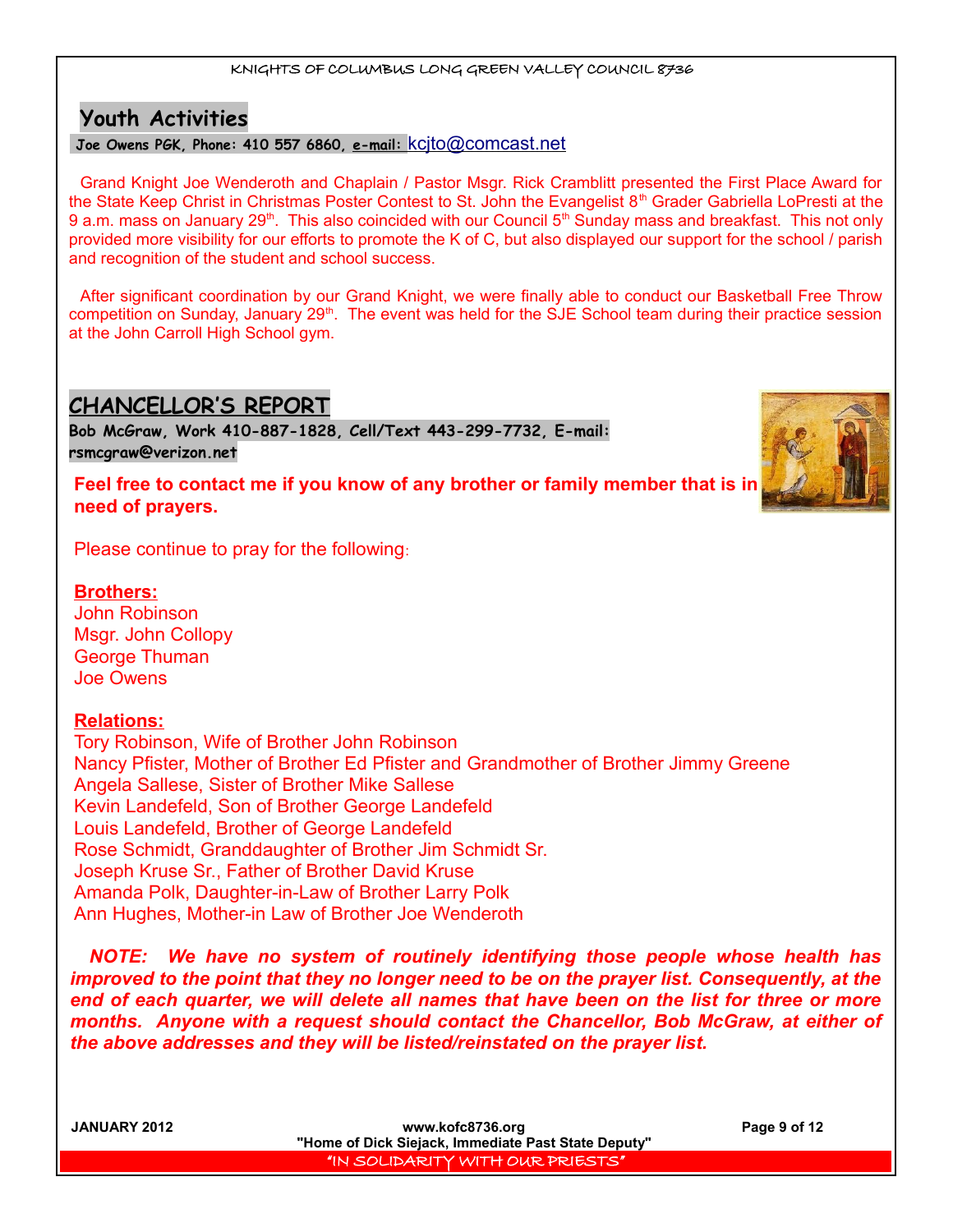# **MEMBERSHIP DIRECTOR"S REPORT**

**Dick Siejack, IPSD, 410-557-9298, [rvsiejack@aol.com](mailto:rvsiejack@aol.com)**

#### Brothers,

**Who do you know that should become a member of our Long Green Valley Council?** I ask you to earnestly think about that and then make a serious response to that question. Also, I ask you to think about all that you and your family have gained from your membership in the Knights…..new friends, deeper spirituality, volunteer service opportunities, financial protection if you are an insurance member, and the list goes on. Now I ask how you can deny these same opportunities to another Catholic man to join our Order. Our Council needs more strong Catholic members who like yourself are committed to **Faith, Family and Country**. We believe that in giving we receive and that in sharing our busy lives, we have made our world a better place.

Once again, the #1 reason a Catholic man doesn't join the Knights, is that no one ever asks him! So therefore, I ask you to simply carry **a new membership application form #100** with you at all times and ask a Catholic man to join our Council and **"Make a Difference in People's Lives."** Please remember to notify our Grand Knight and myself so that we may follow up and make the necessary arrangements with your prospect.

In closing, please make note that our excellent Degree Team will conduct a First Degree on March 27<sup>th</sup> at our Council home. We ask for your attendance and support.

"May the good Lord continue to touch your heart will love and mercy."

#### Vivat Jesus

|  | Bless (<br>ON YOUR BIRTHDAY |  |
|--|-----------------------------|--|
|  |                             |  |
|  |                             |  |
|  |                             |  |
|  |                             |  |

# **FEBRUARY BIRTHDAYS**

| <b>BIRTHDAYS</b>         |    |
|--------------------------|----|
| <b>Keith Creamer</b>     | 01 |
| <b>Rich Siejack</b>      | 01 |
| <b>George Thuman</b>     | 04 |
| <b>Tom Zaegel</b>        | 06 |
| <b>James Milarcik</b>    | 08 |
| <b>Chuck Valle</b>       | 08 |
| <b>Andy Amasia</b>       | 09 |
| <b>Michael Patterson</b> | 09 |
| <b>Jack Lindung</b>      | 14 |
| <b>Ed Nordberg</b>       | 16 |
| <b>Norm Bronzert</b>     | 19 |
| <b>Jim Brayton</b>       | 22 |
| 22                       |    |
| 23                       |    |
| 25                       |    |
| 26                       |    |
|                          |    |

## **ANNIVERSARIES**

Stan Protokwicz Gil Adelhardt Carl Sallese Chris Phillips

| Matt & Kathy Gutberlet | 08 | $(43 \text{ years})$ |
|------------------------|----|----------------------|
| Joe & Tonya Kerins     |    | $(18 \text{ years})$ |

**JANUARY 2012 www.kofc8736.org Page 10 of 12 "Home of Dick Siejack, Immediate Past State Deputy"**  "IN SOLIDARITY WITH OUR PRIESTS"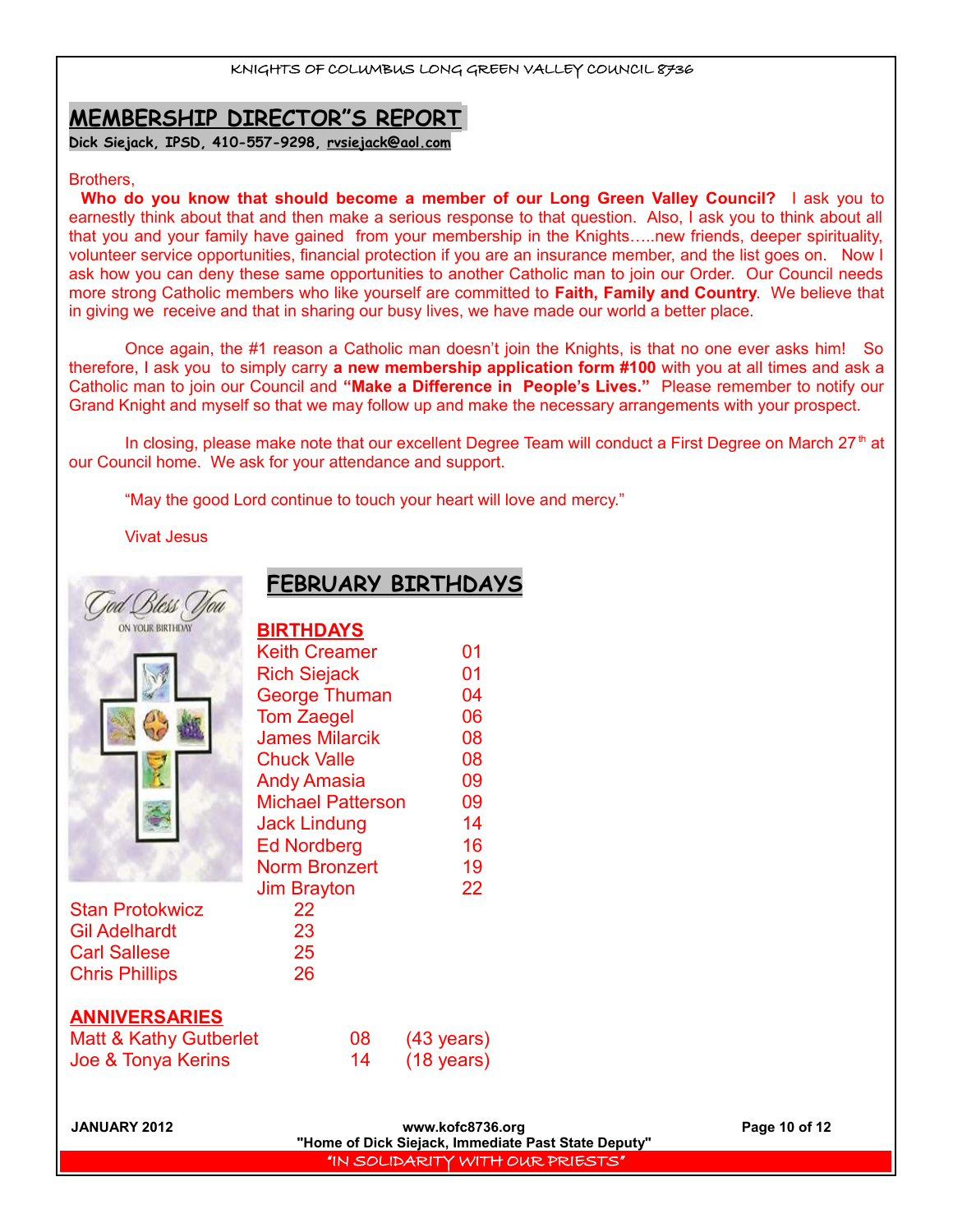# **DATES TO REMEMBER**

### **FEBRUARY**

| <b>DATE</b> | <u>DAY</u>   | <b>TIME</b>           | <b>ACTIVITY</b>                            | <b>LOCATION</b>         |
|-------------|--------------|-----------------------|--------------------------------------------|-------------------------|
| 01          | Wed.         |                       | St. Johns Schools Parking                  | St. johns School        |
| 02          | <b>Thurs</b> | $7:00$ PM             | <b>Officers Meeting</b>                    | <b>Council Home</b>     |
| 03          | Fri          | 7:00 PM               | <b>BCGK Anniversary Party</b>              | A. Fulton Sheen Council |
| 05          | Sun          | 5:00 PM               | <b>Super Bowl Tailgate Party</b>           | <b>Council Home</b>     |
| 07          | Tues.        |                       | <b>NO Knights Ladies in February</b>       |                         |
| 09          |              | Thurs. 8:00 PM        | <b>BCGK Meeting</b>                        | St. Alphonsus Rodriguez |
| 12          | Sun.         | 9:00 AM               | Valentines Brunch/Renewal of marriage vows | St. Johns Church/Hall   |
| 14          | Tues.        | 8:00 PM               | <b>Business Meeting</b>                    | <b>Council Home</b>     |
| 15          | Wed.         |                       | <b>Mid Term Reports Due</b>                |                         |
| 16          | Wed.         | 11:30 AM              | Lunch bunch                                | <b>Council Home</b>     |
| 16          |              | Thurs. 8:00 PM        | <b>ABJC Assembly Meeting</b>               | Mason-Dixon             |
| 20          | Mon.         |                       | Md. Catholic Conference Lobby Night        | Annapolis               |
| 21          | Tues.        |                       | <b>Shrove Tuesday Pancake Dinner</b>       | <b>Church Hall</b>      |
| 22          | Wed.         |                       | Ash Wednesday                              |                         |
| 28          | Tues.        | 8:00 PM               | <b>Social Meeting</b>                      | <b>Council Home</b>     |
|             |              |                       |                                            |                         |
|             |              |                       | <b>MARCH</b>                               |                         |
| 01          |              | Thurs. 7:00 PM        | <b>Officers Meeting</b>                    | <b>Council home</b>     |
| 06          | Tues.        | 7:00 PM               | <b>Knights Ladies Meeting</b>              | <b>Council Home</b>     |
| 13          | Tues.        | 8:00 PM               | <b>Business Meeting</b>                    | <b>Council Home</b>     |
| 08          |              | <b>Thurs. 8:00 PM</b> | <b>BCGK Meeting</b>                        | <b>Corpus Christi</b>   |
| 20          | Tues.        | 12:00 PM              | <b>Lunch Bunch Social Meeting</b>          | <b>Council Home</b>     |
| 15          |              | Thurs. 8:00 PM        | <b>ABJC Assembly Meeting</b>               | Fr. O'Neill Council     |
| 25          | Sunday       |                       | <b>Knights of Columbus Founders Day</b>    |                         |

27 Tues. 8:00 PM Social Meeting Council Home Council Home

**JANUARY 2012 www.kofc8736.org Page 11 of 12 "Home of Dick Siejack, Immediate Past State Deputy"**  "IN SOLIDARITY WITH OUR PRIESTS"